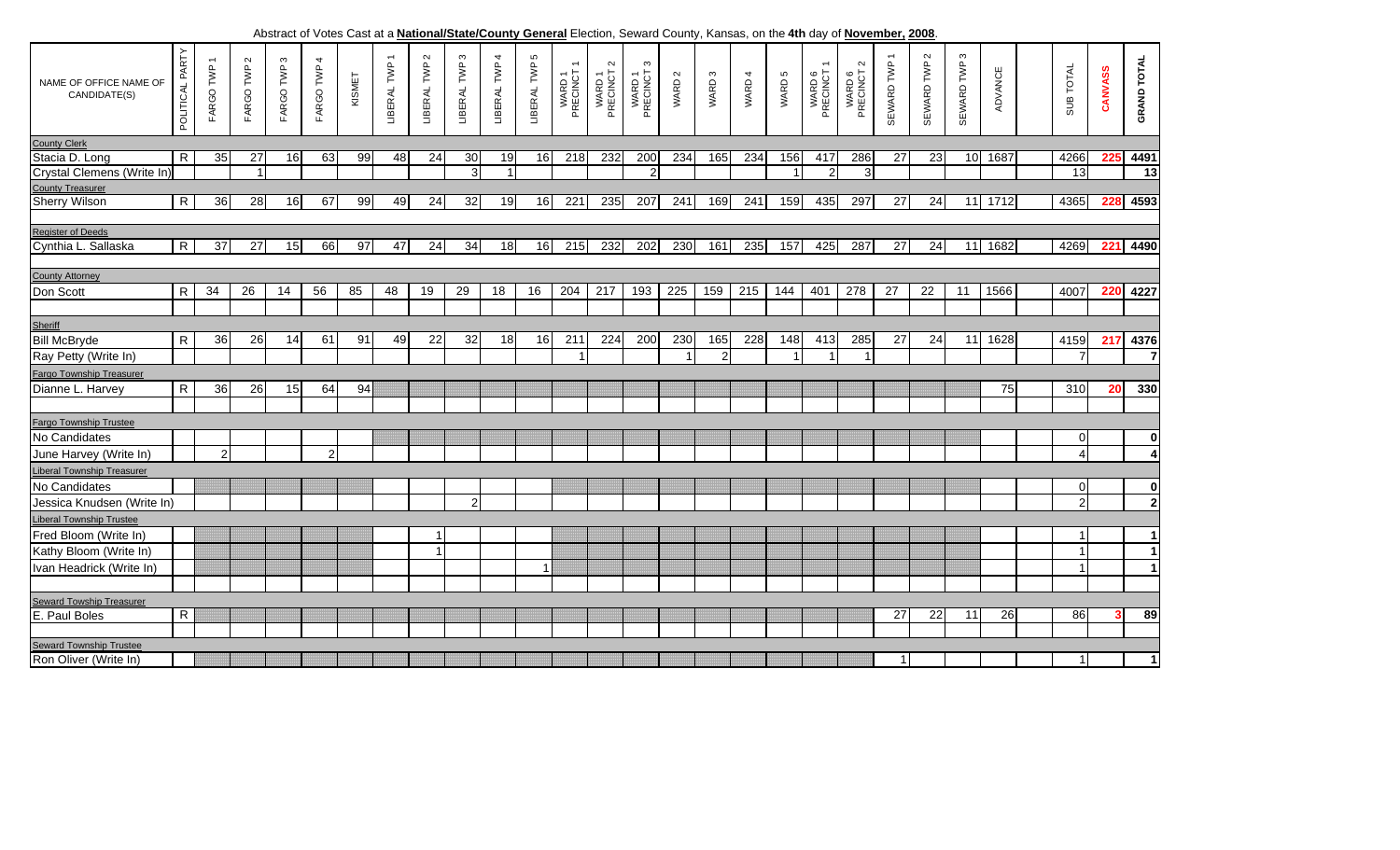|  |  | Abstract of Votes |  |  |  | 5. Cast at a National/State/County General Election, Seward County, Kansas, on the 4th day of November. |  |  |  |  | 2008 |  |  |
|--|--|-------------------|--|--|--|---------------------------------------------------------------------------------------------------------|--|--|--|--|------|--|--|
|  |  |                   |  |  |  |                                                                                                         |  |  |  |  |      |  |  |

| NAME OF OFFICE NAME OF<br>CANDIDATE(S) | POLITICAL PARTY | FARGO TWP 1    | $\sim$<br>FARGO TWP  | $\mathfrak{S}$<br>FARGO TWP | FARGO TWP 4    | KISMET         | LIBERAL TWP    | $\mathbf{\Omega}$<br>LIBERAL TWP | LIBERAL TWP 3   | LIBERAL TWP 4  | $\mathfrak o$<br>LIBERAL TWP | WARD 1<br>PRECINCT 1 | $\sim$<br>WARD 1<br>PRECINCT | ო<br>WARD 1<br>PRECINCT | WARD 2         | WARD 3         | WARD 4         | WARD 5         | WARD 6<br>PRECINCT       | $\sim$<br>WARD 6<br>PRECINCT 2 | SEWARD TWP      | $\mathbf{\Omega}$<br>SEWARD TWP | S<br>SEWARD TWP | ADVANCE | SUB TOTAL | CANVASS     | <b>GRAND TOTAL</b> |
|----------------------------------------|-----------------|----------------|----------------------|-----------------------------|----------------|----------------|----------------|----------------------------------|-----------------|----------------|------------------------------|----------------------|------------------------------|-------------------------|----------------|----------------|----------------|----------------|--------------------------|--------------------------------|-----------------|---------------------------------|-----------------|---------|-----------|-------------|--------------------|
| President & Vice President             |                 |                |                      |                             |                |                |                |                                  |                 |                |                              |                      |                              |                         |                |                |                |                |                          |                                |                 |                                 |                 |         |           |             |                    |
| Barack Obama & Joe Biden               | D               | 6              |                      |                             | 21             | 28             | 7              |                                  | $\overline{1}$  | 3              | 5                            | 90                   | 118                          | 69                      | 73             | 73             | 55             | 57             | 82                       | 76                             | 6               | 0                               | 2               | 604     | 1379      | 114         | 1493               |
| <b>Baldwin and Castle</b>              | $\mathsf F$     |                | $\overline{0}$       | $\Omega$                    | $\Omega$       | $\mathbf 0$    | $\Omega$       | $\mathbf 0$                      | $\Omega$        | $\overline{0}$ | $\mathbf 0$                  | $\Omega$             | $\mathbf 0$                  | $\Omega$                | $\overline{2}$ | 0              | $\mathbf 0$    | $\Omega$       | $\mathbf 0$              | $\overline{0}$                 | $\overline{0}$  |                                 | ∩               | 8       | 12        |             | 13                 |
| Barr & Root                            |                 | $\overline{0}$ | $\overline{0}$       | $\mathbf 0$                 | 2              | $\sqrt{2}$     | $\Omega$       | $\mathbf 0$                      | $\mathbf{1}$    | $\overline{0}$ | $\mathbf 0$                  | $\Omega$             | $\overline{2}$               | $\Omega$                | -1             |                | $\mathbf{1}$   | $\mathbf 0$    | $\overline{2}$           | $\overline{0}$                 | $\overline{0}$  | $\mathbf 0$                     | $\Omega$        | 11      | 23        |             | 24                 |
| John McCain & Sarah Palin              | ${\sf R}$       | 30             | 28                   | 15                          | 58             | 74             | 44             | 23                               | 40              | 16             | 15                           | 161                  | 165                          | 163                     | 197            | 130            | 204            | 129            | 399                      | 252                            | 22              | 25                              | 12              | 1423    | 3625      | 166         | 3791               |
| Nadar & Gonzalez                       |                 | -1             | $\overline{0}$       | $\mathbf 0$                 | $\Omega$       | $\overline{0}$ | $\Omega$       | $\overline{0}$                   | $\overline{0}$  | $\overline{0}$ | $\overline{2}$               | $\Omega$             |                              | $\Omega$                |                |                | $\overline{0}$ | $\overline{1}$ | $\Omega$                 | $\overline{0}$                 | $\overline{0}$  | $\mathbf 0$                     | $\Omega$        | 6       | 13        | $\mathbf 2$ | 15                 |
|                                        |                 |                |                      |                             |                |                |                |                                  |                 |                |                              |                      |                              |                         |                |                |                |                |                          |                                |                 |                                 |                 |         |           |             |                    |
| U.S. Senate                            |                 |                |                      |                             |                |                |                |                                  |                 |                |                              |                      |                              |                         |                |                |                |                |                          |                                |                 |                                 |                 |         |           |             |                    |
| <b>Jim Slattery</b>                    | D               | 51             | $\overline{4}$       |                             | 23             | 19             | 5              | -2                               | 10 <sup>1</sup> | $\overline{4}$ | 5                            | 59                   | 78                           | 51                      | 57             | 48             | 39             | 37             | 61                       | 52                             | $5\overline{)}$ | 0                               |                 | 445     | 1012      | 87          | 1099               |
| Randall Hodgkinson                     | $\mathsf{L}%$   | $\overline{0}$ | $\overline{0}$       | $\mathbf 0$                 | $\mathcal{D}$  |                |                | $\Omega$                         | Δ               | $\overline{0}$ | $\mathbf 0$                  | 5                    | $\overline{7}$               | 3                       | $\overline{7}$ | 5 <sub>5</sub> | $\overline{2}$ | 6              | $\boldsymbol{\varDelta}$ | 2                              | $\overline{0}$  | $\mathbf 0$                     |                 | 29      | 79        |             | 88                 |
| Joseph L. Martin                       | $\mathsf F$     |                | $\Omega$             | $\Omega$                    | $\Omega$       |                | $\Omega$       | $\Omega$                         | <sup>0</sup>    | $\Omega$       | -1                           | $\mathcal{E}$        | 8                            | $\mathfrak{p}$          | 3              | 6              |                | $\mathcal{P}$  |                          |                                | $\overline{0}$  | $\Omega$                        | $\Omega$        | 25      | 58        |             | 61                 |
| Pat Roberts                            | $\mathsf{R}$    | 31             | 23                   | 15                          | 52             | 82             | 45             | 21                               | 28              | 14             | 17                           | 174                  | 180                          | 163                     | 200            | 133            | 213            | 137            | 399                      | 265                            | 23              | 25                              | 11              | 1451    | 3702      | 172         | 3874               |
|                                        |                 |                |                      |                             |                |                |                |                                  |                 |                |                              |                      |                              |                         |                |                |                |                |                          |                                |                 |                                 |                 |         |           |             |                    |
| U.S. Representative District 1         |                 |                |                      |                             |                |                |                |                                  |                 |                |                              |                      |                              |                         |                |                |                |                |                          |                                |                 |                                 |                 |         |           |             |                    |
| Jack Warner                            |                 | 0              | -1                   |                             | 61             | 3              | $\overline{4}$ | 0                                | $\mathbf 1$     | $\overline{1}$ | $\mathbf 1$                  | 3                    | 12                           | $\overline{4}$          | -4             | 17             | 8              | 4              | 9                        | 4                              | $\overline{1}$  | 0                               |                 | 53      | 138       | 11          | 149                |
| James Bordonaro                        | D               | 4              | $\overline{2}$       | $\mathbf 0$                 | 16             | $\bf 8$        | $\overline{2}$ | $\mathbf 0$                      |                 | $\overline{1}$ | $\overline{4}$               | 56                   | 64                           | 39                      | 38             | 36             | 34             | 28             | 30                       | 39                             | $\mathbf{3}$    | $\mathbf 0$                     |                 | 303     | 709       | 87          | 796                |
| Kathleen M Burton                      | $\mathsf F$     | $\mathfrak{p}$ | $\blacktriangleleft$ | $\Omega$                    |                | $\overline{5}$ |                | $\Omega$                         | $\overline{1}$  | $\Omega$       | $\Omega$                     | -9                   | 16                           | 6                       | 12             | $\overline{4}$ | 9              | 6              | 9                        | 4                              | $\overline{1}$  | $\Omega$                        | $\Omega$        | 43      | 130       | 18          | 148                |
| Jerry Moran                            | $\mathsf{R}$    | 31             | 23                   | 15                          | 53             | 87             | 43             | 23                               | 37              | 16             | 18                           | 170                  | 167                          | 169                     | 210            | 127            | 202            | 141            | 407                      | 271                            | 22              | 25                              | 11              | 1511    | 3779      | 150         | 3929               |
|                                        |                 |                |                      |                             |                |                |                |                                  |                 |                |                              |                      |                              |                         |                |                |                |                |                          |                                |                 |                                 |                 |         |           |             |                    |
| State Senate 38th District             |                 |                |                      |                             |                |                |                |                                  |                 |                |                              |                      |                              |                         |                |                |                |                |                          |                                |                 |                                 |                 |         |           |             |                    |
| Laura G. Mead                          | D               | 5              | 5                    |                             | 22             | 27             | 3              | 2                                | 5 <sub>l</sub>  |                | 8                            | 66                   | 102                          | 64                      | 67             | 68             | 51             | 33             | 96                       | 67                             | $\overline{7}$  | $\Omega$                        |                 | 524     | 1233      | 95          | 1328               |
| Tim Huelskamp                          | $\mathsf{R}$    | 32             | 23                   | 14                          | 56             | 75             | 48             | 22                               | 35              | 13             | 15                           | 168                  | 159                          | 153                     | 197            | 120            | 202            | 142            | 370                      | 252                            | 21              | 25                              | 9               | 1386    | 3537      | 170         | 3707               |
|                                        |                 |                |                      |                             |                |                |                |                                  |                 |                |                              |                      |                              |                         |                |                |                |                |                          |                                |                 |                                 |                 |         |           |             |                    |
| St House of Rep. 125th District        |                 |                |                      |                             |                |                |                |                                  |                 |                |                              |                      |                              |                         |                |                |                |                |                          |                                |                 |                                 |                 |         |           |             |                    |
| Carl D. Holmes                         | R.              | 37             | 26                   | 14                          | 64             | 99             | 48             | 22                               | 36              | 19             | 19                           | 218                  | 237                          | 207                     | 237            | 170            | 239            | 163            | 441                      | 298                            |                 |                                 |                 | 1685    | 4279      | 233         | 4512               |
|                                        |                 |                |                      |                             |                |                |                |                                  |                 |                |                              |                      |                              |                         |                |                |                |                |                          |                                |                 |                                 |                 |         |           |             |                    |
| St. House of Rep 124th District        |                 |                |                      |                             |                |                |                |                                  |                 |                |                              |                      |                              |                         |                |                |                |                |                          |                                |                 |                                 |                 |         |           |             |                    |
| <b>Bill Light</b>                      | $\mathsf{R}$    |                |                      |                             |                |                |                |                                  |                 |                |                              |                      |                              |                         |                |                |                |                |                          |                                | 24              | 24                              | 11              | 26      | 85        |             | 89                 |
|                                        |                 |                |                      |                             |                |                |                |                                  |                 |                |                              |                      |                              |                         |                |                |                |                |                          |                                |                 |                                 |                 |         |           |             |                    |
| Dist Crt Judge 26th District 2nd Div   |                 |                |                      |                             |                |                |                |                                  |                 |                |                              |                      |                              |                         |                |                |                |                |                          |                                |                 |                                 |                 |         |           |             |                    |
| <b>Clint Peterson</b>                  | $\mathsf{R}$    | 35             | 25                   | 14                          | 61             | 87             | 45             | 21                               | 27              | 19             | 16                           | 208                  | 214                          | 191                     | 224            | 159            | 223            | 141            | 368                      | 268                            | 27              | 23                              | 11              | 1539    | 3946      | 223         | 4169               |
| Nels Noel (Write In)                   |                 |                |                      |                             | $\overline{2}$ | $\overline{3}$ | $\overline{2}$ |                                  | $\overline{3}$  |                | $\mathcal{P}$                |                      | 8                            | 11                      | 12             | 9              | 13             | 10             | 27                       | 18                             |                 |                                 |                 |         | 123       |             | 126                |
| <b>Commission District 1</b>           |                 |                |                      |                             |                |                |                |                                  |                 |                |                              |                      |                              |                         |                |                |                |                |                          |                                |                 |                                 |                 |         |           |             |                    |
| Kevin L. Clark                         | D               |                | 6                    |                             | 28             | 15             |                |                                  |                 | $\overline{4}$ |                              |                      |                              |                         |                | 67             |                |                |                          |                                |                 |                                 |                 | 95      | 219       | 19          | 238                |
| C.J. Wettstein                         | $\mathsf{R}$    |                | 21                   |                             | 49             | 87             |                |                                  |                 | 15             |                              |                      |                              |                         |                | 114            |                |                |                          |                                |                 |                                 | 10              | 145     | 441       | 28          | 469                |
|                                        |                 |                |                      |                             |                |                |                |                                  |                 |                |                              |                      |                              |                         |                |                |                |                |                          |                                |                 |                                 |                 |         |           |             |                    |
| <b>Commission District 5</b>           |                 |                |                      |                             |                |                |                |                                  |                 |                |                              |                      |                              |                         |                |                |                |                |                          |                                |                 |                                 |                 |         |           |             |                    |
| Jim Rice                               | $\mathsf{R}$    |                |                      |                             |                |                |                |                                  | 27              |                |                              |                      |                              |                         |                |                |                |                | 262                      | 173                            |                 | 24                              |                 | 389     | 875       | 42          | 917                |
| Shannon G. Francis (Write In)          | $\overline{R}$  |                |                      |                             |                |                |                |                                  | 22              |                |                              |                      |                              |                         |                |                |                |                | 355                      | 253                            |                 | $\vert$ 1                       |                 |         | 631       | 14          | 645                |